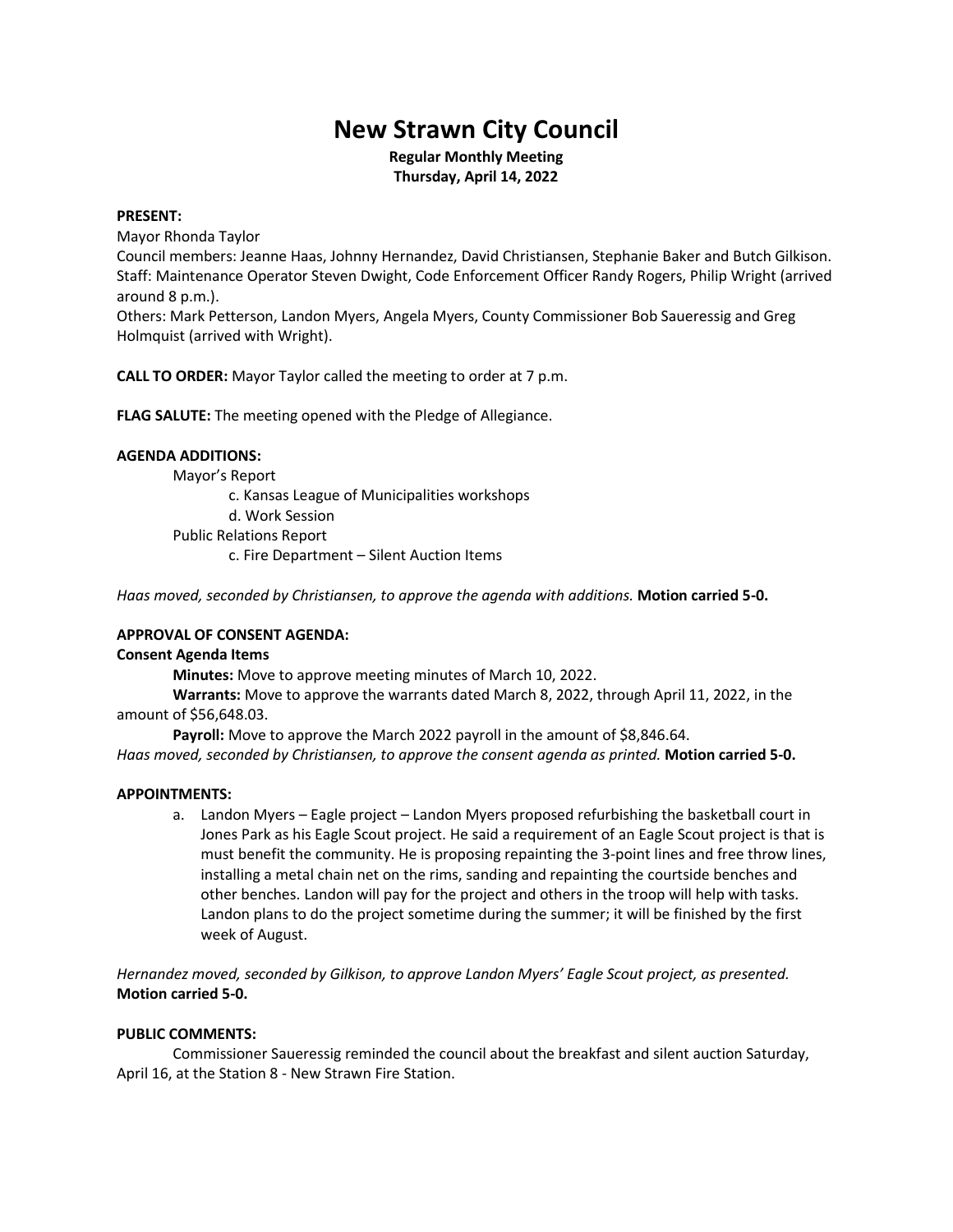## **STAFF REPORTS**

## **Zoning Administrator**

Mayor Taylor introduced Cody Collins, who she intended to appoint as New Strawn Zoning Administrator. Collins is a New Strawn resident, a graduate of Kansas State University and a farmer who also runs cattle.

*Haas moved, seconded by Baker, to approve the appointment of Cody Collins as New Strawn Zoning Administrator with a base monthly salary of \$80 for up to 4 hours and, after the mayor's approval, \$25 for any additional hours within the month.* **Motion carried 5-0.**

# **Code Enforcement Officer/Public Safety**

Code Enforcement Officer Randy Rogers told the council he participated in the Chamber of Commerce's After 5 Business Showcase hosted March 30 by the City of New Strawn. He also had a person get an animal registration during an after-hours event at city hall. He said resident have been given several chances to register animals; now it is time to enforce the city's animal ordinances. Rogers also is working on some nuisance properties and nuisance animals. He suggested the city register for a League training session and asked about the purchase of several minor items.

*Gilkison moved, seconded by Haas, to pay a \$50 register fee for a League virtual training session, 1 to 4 p.m. April 20, addressing nuisance property abatements.* **Motion carried 5-0.** City Clerk Lana Johnson will initially attend the session and Rogers will be able to watch it later.

*Christiansen moved, seconded by Hernandez, to authorize the mayor to approve the code enforcement officer's purchase of various items, up to a cumulative \$300.* **Motion carried 5-0.**

# **Maintenance Operator**

Maintenance Operator Steven Dwight took four loads to Coffey County Landfill during Spring Cleanup Week. He has discovered on several occasions lumber being tossed on the city's burn pile. The state permit for the burn pile strictly prohibits lumber. Dwight plans to have "No Lumber" signs made to place at the burn pile.

Capital Improvement Plan (CIP): Dwight and Hernandez attended the countywide CIP meeting last month. Two topics the committee is focusing on is trails and stormwater drainage. Phase 1 of the trail study involves establishing a trail between Burlington and New Strawn, including a pedestrian bridge over the Neosho River. Cook, Flatt and Strobel (CFS) Engineers estimated the cost of the trail study to be \$50- \$70,000 and the stormwater study about \$60,000. Dwight said even though the trail will run along existing city easement for the water line, separate easements will be obtained for the trail. When considering stormwater drainage in New Strawn, Dwight asked CFS to physically have a person look at drainage. Part of the stormwater drainage will involve cleaning ditches and replacing culverts.

Summer help:

*Haas moved, seconded by Baker, to hire Reece Morgan for the temporary seasonal laborer position for approximately 25 hours per week at the rate of \$12 per hour from May 23 through mid to late August 2022.* **Motion carried 5-0.**

Lagoon Maintenance: The council agreed Dwight should solicit bids for rip rap for certain areas at the city sewer lagoons.

Salt Bin: Due to escalating construction costs, Dwight plans to get new bids for a salt bin. He said costs are about 30 percent higher than when building a salt bin was first discussed.

Chemical Purchase: Dwight said suppliers are beginning to run out of chemicals, so he suggested getting chemicals earlier than normal, before he can't get them.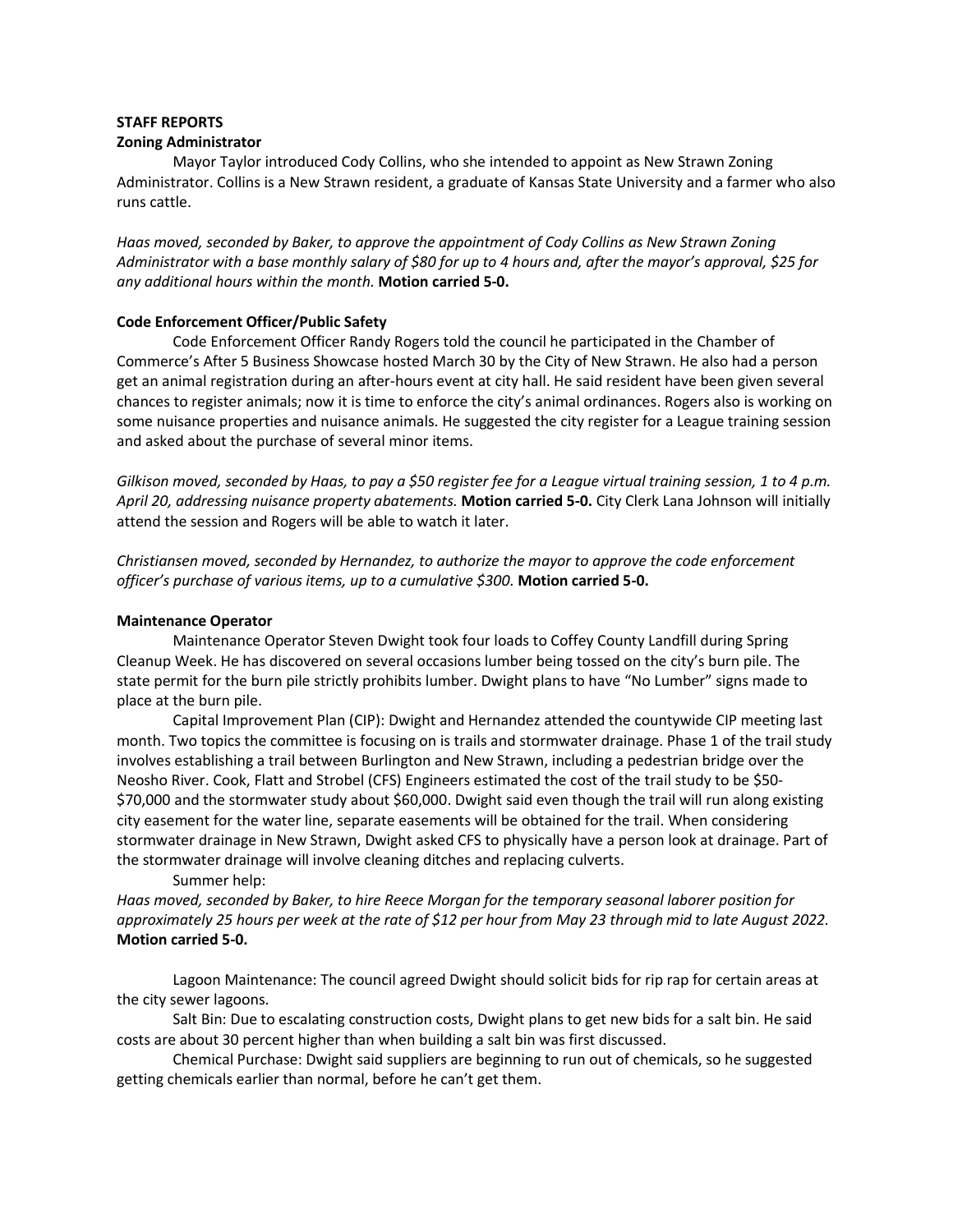# *Christiansen moved, seconded by Haas, to authorize Dwight to spend up to \$2,000 for chemicals with payment divided among appropriate funds.* **Motion carried 5-0.**

Security Cameras: – Dwight will solicit bids for security cameras and bring back to the council. Glass Lane Survey: - The survey pins have been located for Glass Lane. Dwight requested getting a survey to ensure the pins are correctly placed.

*Haas moved, seconded by Christiansen, to contact Fred Walrod about surveying Glass Lane, up to \$800.* **Motion carried 5-0.**

Roads: Dwight is awaiting street asphalt bids from Killough Construction and APAC – Shears. The council may need to have a special meeting to approve bids and lock in prices. Oil prices have been causing asphalt prices to continually increase. The council tentatively agreed April 20 as a possible special meeting date.

Park Restroom: D & R Builders, Garnett submitted an estimate for a new restroom building at the city lake; however, no plumbing or electric appeared to be included with the bid. The city is looking to replace the current restroom building.

Dust Control on Industrial Road: Coffey County is once again offering dust control for those applying by May 2. The price increased from \$1.50 per linear foot in recent years to \$1.70 per linear foot. *Haas moved, seconded by Christiansen, to authorize spending up to \$3,000 for dust control on Industrial Road.* **Motion carried 5-0.**

# **City Clerk**

City Clerk Lana Johnson was not present at the meeting; however, she submitted a written report.

# **City Attorney**

City Attorney Philip Wright presented Ordinance No. 2022-01, which amends the MT Networks contract franchise agreement.

*Christiansen moved, seconded by Gilkison, to approve Ordinance No. 2022-01, a contract franchise ordinance granted to MT networks, LLC, a telecommunications local exchange service provider providing local exchange service within the City of New Strawn. This ordinance repeals and replaces Ordinance No. 2015-09.* **Motion carried 5-0 with a show of hands.**

Vacate Road Easement: Wright said vacating portions of streets in the south part of the city, as requested by adjoining landowners at a previous meeting, will not be as easy as first thought. Wright said a survey description will be required to draft an ordinance.

*Haas moved, seconded by Christiansen, to provide up to an additional \$600 (taking into consideration the Glass Lane survey motion) to have Fred Walrod draft legal descriptions for streets in Arrow Park Addition the city wants to abandon.* **Motion carried 5-0.**

# **Mayor's Report**

Committee Appointments:

*Haas moved, seconded by Hernandez, to approve the 2022 Mayor's Committee assignments.* **Motion carried 5-0.**

The 2022 Committee assignments follow:

**Community Building:** David Christiansen (chair), Steven Dwight, Stephanie Baker.

**Finance/Economic Development:** Jeanne Haas (chair), David Christiansen, Butch Gilkison.

**Park/Recreation:** Johnny Hernandez (chair), Stephanie Baker, Steven Dwight.

**Public Relations:** Jeanne Haas (chair), Rhonda Taylor, Lana Johnson.

**Public Safety:** Randy Rogers (chair), Butch Gilkison, Stephanie Baker.

**Streets:** Rhonda Taylor (street commissioner/chair), David Christiansen, Steven Dwight.

**Water/Sewer:** Butch Gilkison (chair), Johnny Hernandez, Steven Dwight.